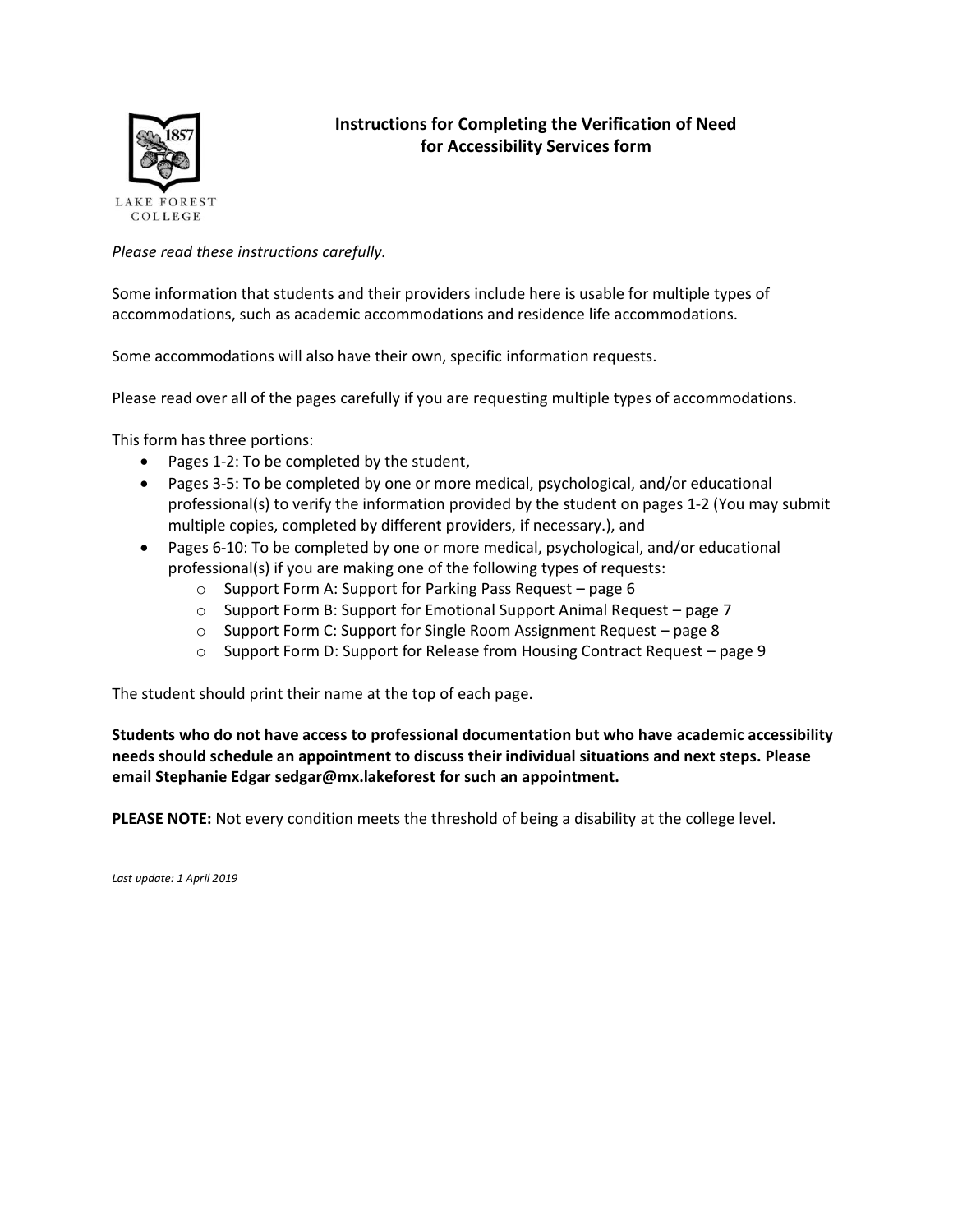

 $\overline{a}$ 

# **Verification of Need for Accessibility Services**

**Part 1: To be completed by the student –** *This portion must be completed for all requests*

| <b>Student Name:</b>                                                                                                                                                                                                                                                                                                                                                                                                                                                                                                                                                                                                                                                                                                      |        |  |
|---------------------------------------------------------------------------------------------------------------------------------------------------------------------------------------------------------------------------------------------------------------------------------------------------------------------------------------------------------------------------------------------------------------------------------------------------------------------------------------------------------------------------------------------------------------------------------------------------------------------------------------------------------------------------------------------------------------------------|--------|--|
| Pronouns:<br>he/him/his<br>they/them/theirs<br>she/her/hers<br>Other:                                                                                                                                                                                                                                                                                                                                                                                                                                                                                                                                                                                                                                                     |        |  |
| am (please check one):<br>A current Lake Forest College student<br>An incoming new or transfer student                                                                                                                                                                                                                                                                                                                                                                                                                                                                                                                                                                                                                    |        |  |
| am requesting these accommodations (please check all that apply):<br>Academics<br>Parking<br>Residence Life (includes: air conditioning, single room, release<br>Permit<br>from housing contract, meal plan exemption <sup>1</sup> , bathroom<br>proximity, and emotional support animal <sup>2</sup> )                                                                                                                                                                                                                                                                                                                                                                                                                   |        |  |
| I request the following information from my health and/or educational professional be used as verification of my need for<br>accessibility services. I understand this and other verification/documentation may be reviewed and discussed with members<br>of the Accessibility Services Consultation Team as appropriate. I understand that a member of the Accessibility Services<br>Consultation Team may contact me for further information and/or to discuss options related to my request(s). Furthermore,<br>I give my consent for the appropriate clinician or professional, acting on behalf of Lake Forest College, to contact the<br>professional(s) completing this form for additional information as needed. |        |  |
| <b>Student Signature:</b>                                                                                                                                                                                                                                                                                                                                                                                                                                                                                                                                                                                                                                                                                                 | Date:  |  |
| E-mail Address:                                                                                                                                                                                                                                                                                                                                                                                                                                                                                                                                                                                                                                                                                                           | Phone: |  |

<sup>&</sup>lt;sup>1</sup> Exemptions from the meal plan are only granted when there are documented restrictions that our campus dining service is unable to accommodate.

<sup>2</sup> Emotional support animals (ESAs) and service animals are different. ESAs are allowed only in a student's residence hall room and must be approved through this process before they will be allowed on campus. Additional documentation and animal registration is required for both ESAs and service animals.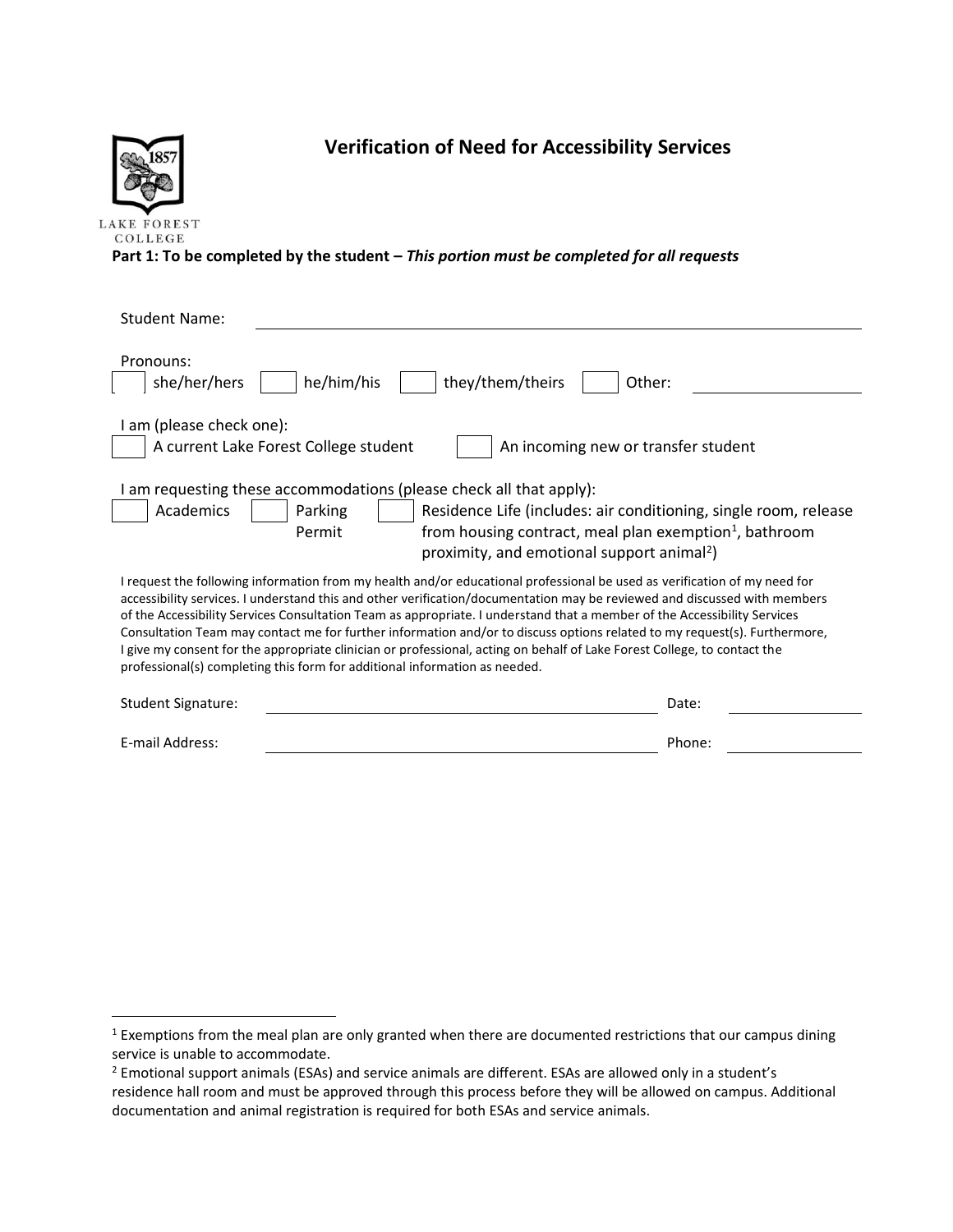## **Part 1: To be completed by the student**

1. Please describe the disability(ies)/condition(s) for which you are providing verification.

2. If you have received accommodations in the past, what has proven most successful for you? Why?

3. *For Residence Life accommodation request***s***:* What accommodation(s) are you requesting?

|                                        | am requesting (please check all that apply): |                      |                       |                        |
|----------------------------------------|----------------------------------------------|----------------------|-----------------------|------------------------|
| Single<br>room                         | Emotional<br>support<br>animal               | Air-<br>conditioning | Bathroom<br>proximity | Meal plan<br>exemption |
| Release<br>from<br>housing<br>contract | Other:                                       |                      |                       |                        |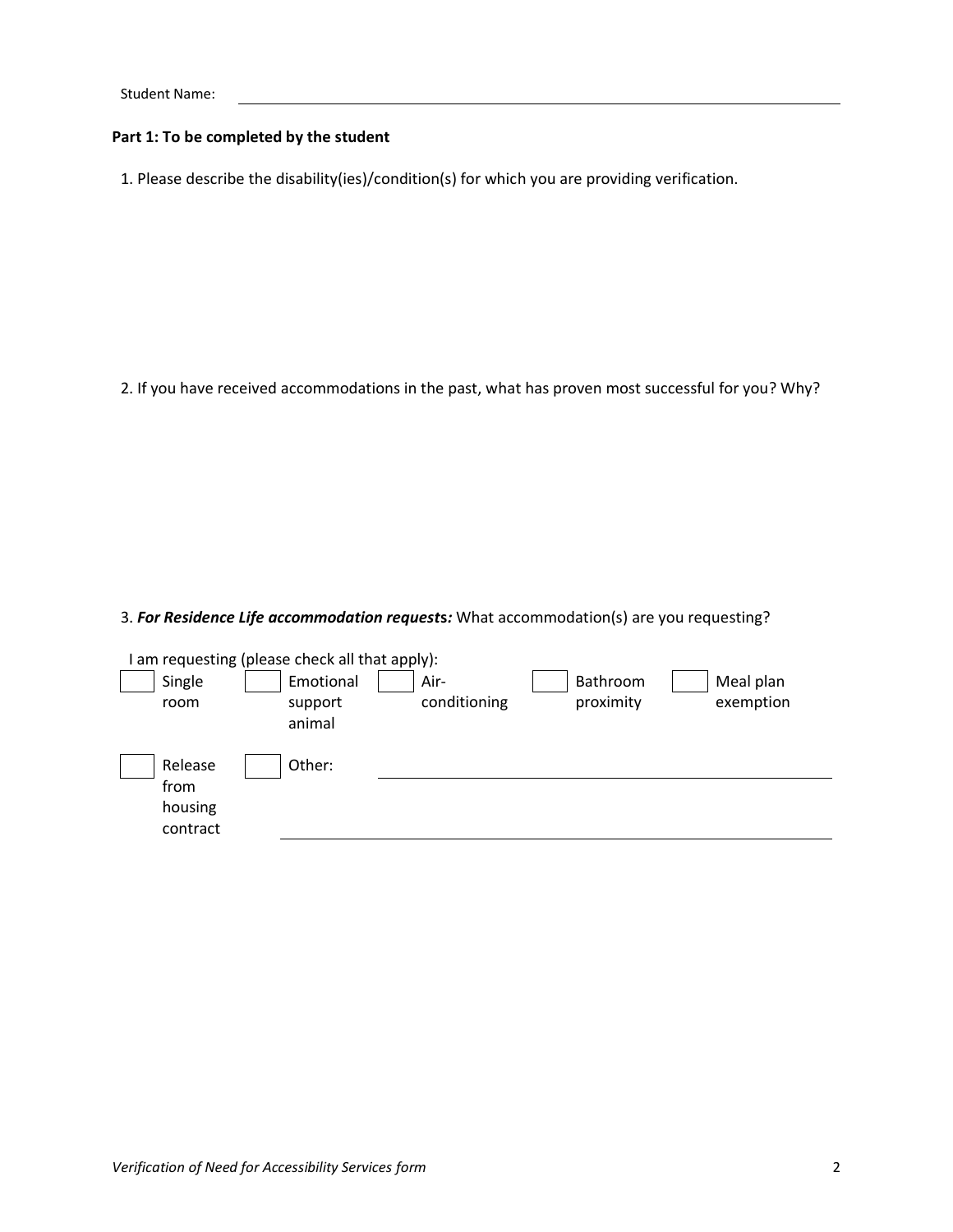# **Part 2: To be completed by the health care and/or educational professional**

The student should ask a professional (medical, mental health, educational) who is familiar with the student's disability and accommodation requests to complete Part 2. The professional completing this form may not be related to the student, and we do not accept personal notes from health care providers.

If the person completing this section is **not** the diagnosing professional, please attach a copy of the original diagnostic report. If that information is contained within an IEP or 504 Plan, please attach those documents. Documents that address these questions can be submitted in place of pages 3-5.

The student's disability/diagnosis is:

The disability/diagnosis was determined according to criteria/symptoms from:

| DSM-IV | DSM-V | Medical diagnostic criteria |  |
|--------|-------|-----------------------------|--|
| Other: |       |                             |  |

The student meets these criteria/symptoms:

#### Methodology used:

| Interview | Diagnostic assessments: |
|-----------|-------------------------|
|           |                         |
| Other:    |                         |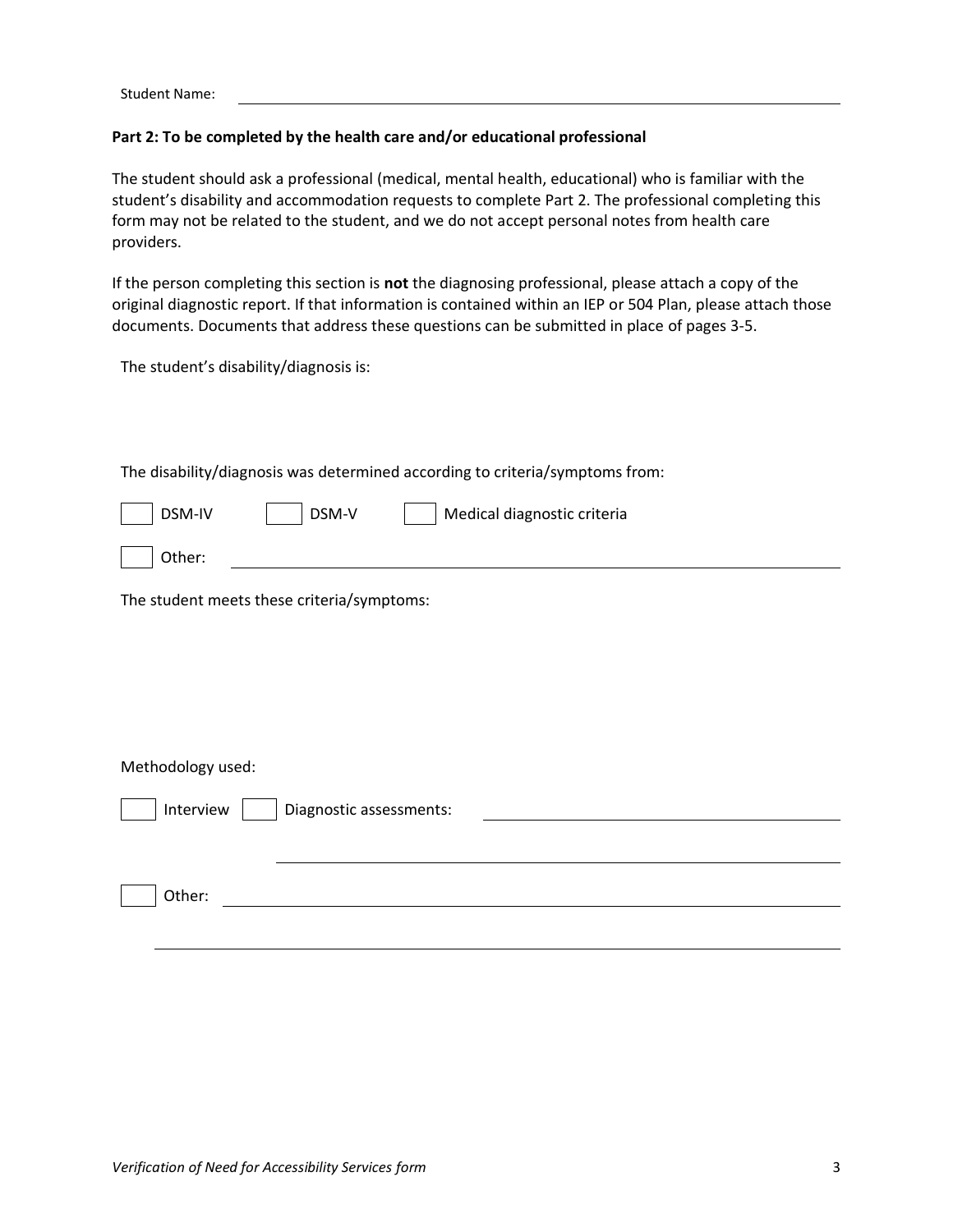| <b>Student Name:</b>                                                                                                           |
|--------------------------------------------------------------------------------------------------------------------------------|
| This student's disability creates barriers to the following activities:                                                        |
| Walking<br>Hearing<br>Seeing<br><b>Breathing</b>                                                                               |
| Speaking<br>Reading<br>Writing<br>Learning                                                                                     |
| Memory<br>Executive<br>Processing<br>information<br>functioning                                                                |
| Physical health:                                                                                                               |
|                                                                                                                                |
| Other:                                                                                                                         |
|                                                                                                                                |
| What recommendations do you have for accommodations that could ameliorate the barriers created<br>by the student's disability? |
| <b>Academic</b>                                                                                                                |
| Extended test time (1.5x)<br><b>OR</b><br>Extended test time (2.0x)                                                            |
| Distraction-reduced testing environment<br>Note-taking assistance/peer notes                                                   |
| Audiobooks/electronic texts<br>Assistive technology                                                                            |
| Other:                                                                                                                         |
| <b>Residence Life</b>                                                                                                          |
| Single room<br>Bathroom proximity<br>Emotional support animal                                                                  |
| Air-conditioning<br>Meal plan exemption<br>Release from housing contract                                                       |
| Other:                                                                                                                         |
| <b>Additional recommendations</b>                                                                                              |
| Parking pass                                                                                                                   |
| Other:                                                                                                                         |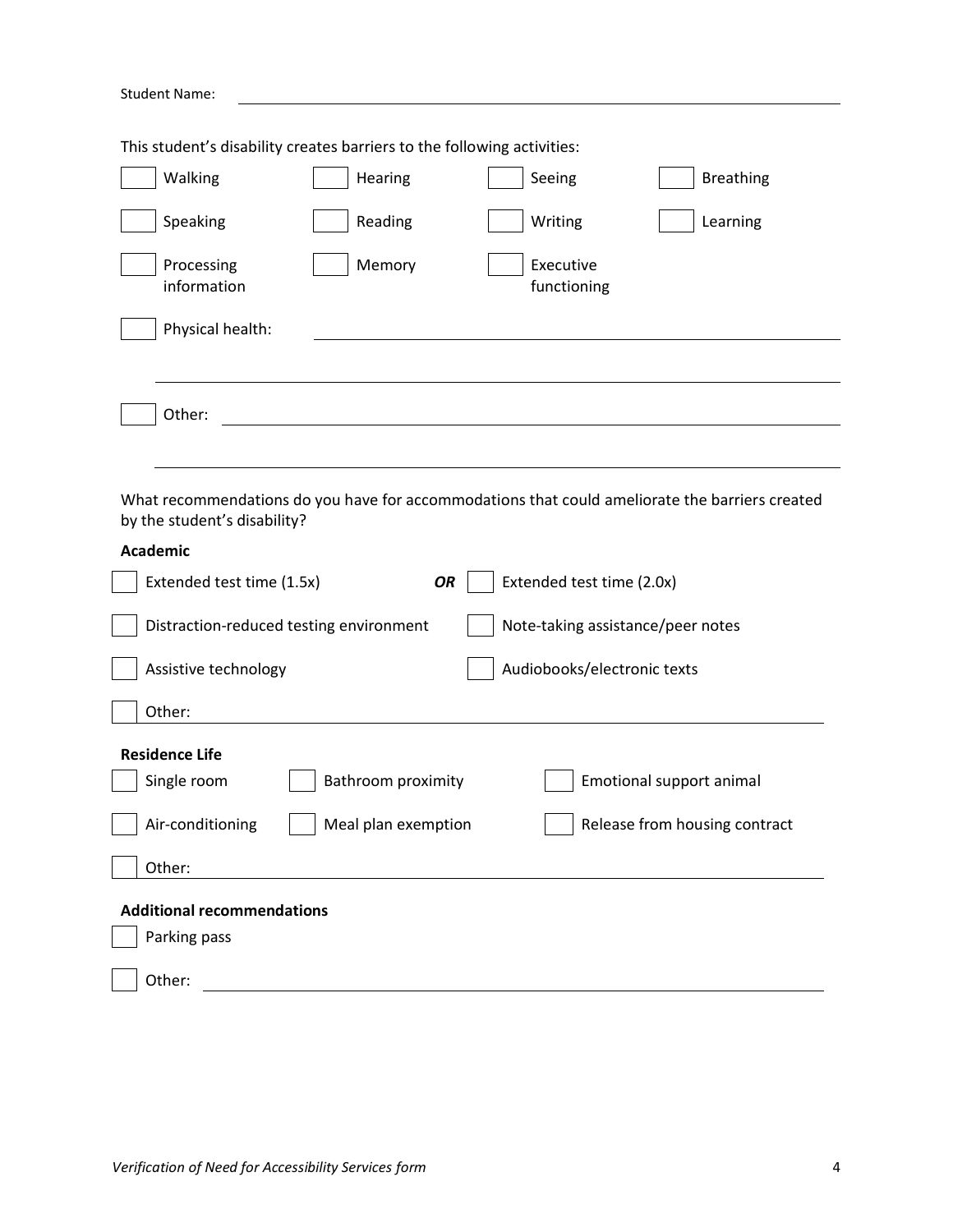Additional information about this student relevant to the request(s)

Please see the following pages for additional information related to the following requests:

- Support Form A: Support for Parking Pass Request page 6
- Support Form B: Support for Emotional Support Animal Request page 7
- Support Form C: Support for Single Room Assignment Request page 8
- Support Form D: Support for Release from Housing Contract Request page 9

| Print Name:                                                                                                                                                                                   |                                                                                    |
|-----------------------------------------------------------------------------------------------------------------------------------------------------------------------------------------------|------------------------------------------------------------------------------------|
| Title:                                                                                                                                                                                        |                                                                                    |
| Phone:                                                                                                                                                                                        |                                                                                    |
| Email:                                                                                                                                                                                        |                                                                                    |
| Signature:                                                                                                                                                                                    | Date:                                                                              |
| Send to (via fax, email, or postal mail):<br>Accessibility<br>Mail Stop: H & W<br>555 N. Sheridan Rd<br>Lake Forest, IL 60045<br>fax: 847-735-6098<br>Email: healthandwellness@lakeforest.edu | <b>Provider's Clinic Stamp or License</b><br>Number, or attach business card here: |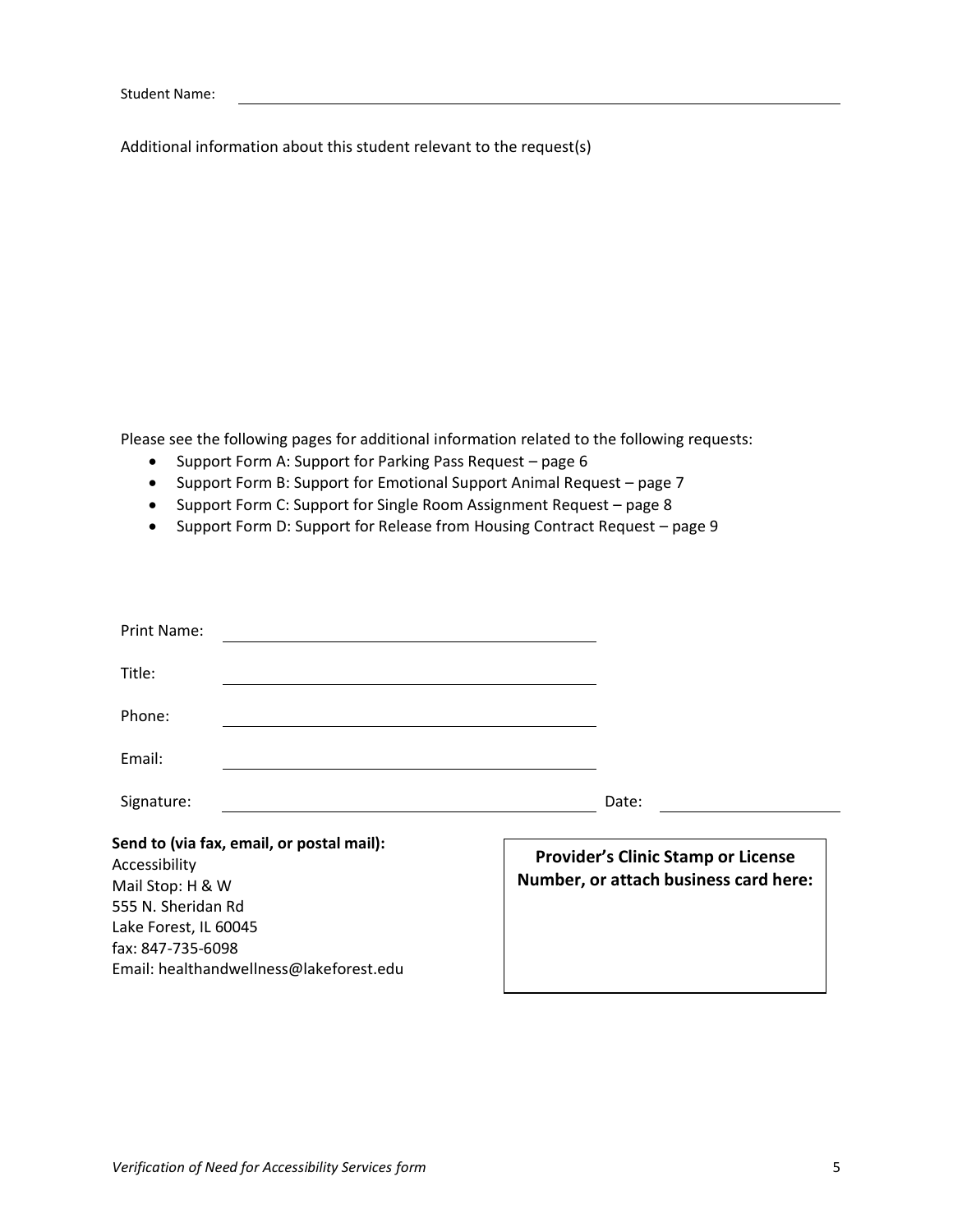#### **Support Form A: Support for Parking Pass Request**

When considering a student for a parking pass through the Accessibility Services process, we request that the information from a student's provider answer the questions below.

**PLEASE NOTE:** Approved requests **usually require** weekly visits that are at least 10 miles away from the College and that are not accessible by public transportation. Requests for monthly doctor's appointments or prescription pick-up are usually not supported.

Frequency of appointments (weekly, biweekly, etc.),

Estimated duration of appointments (3 months, academic year, indefinitely, etc.), and

Address of the location where the appointments will take place.

I am the provider who completed pages 3-5 of this form.

*If you are not the provider who completed pages 3-5 of this form, please provide your information on page 10.*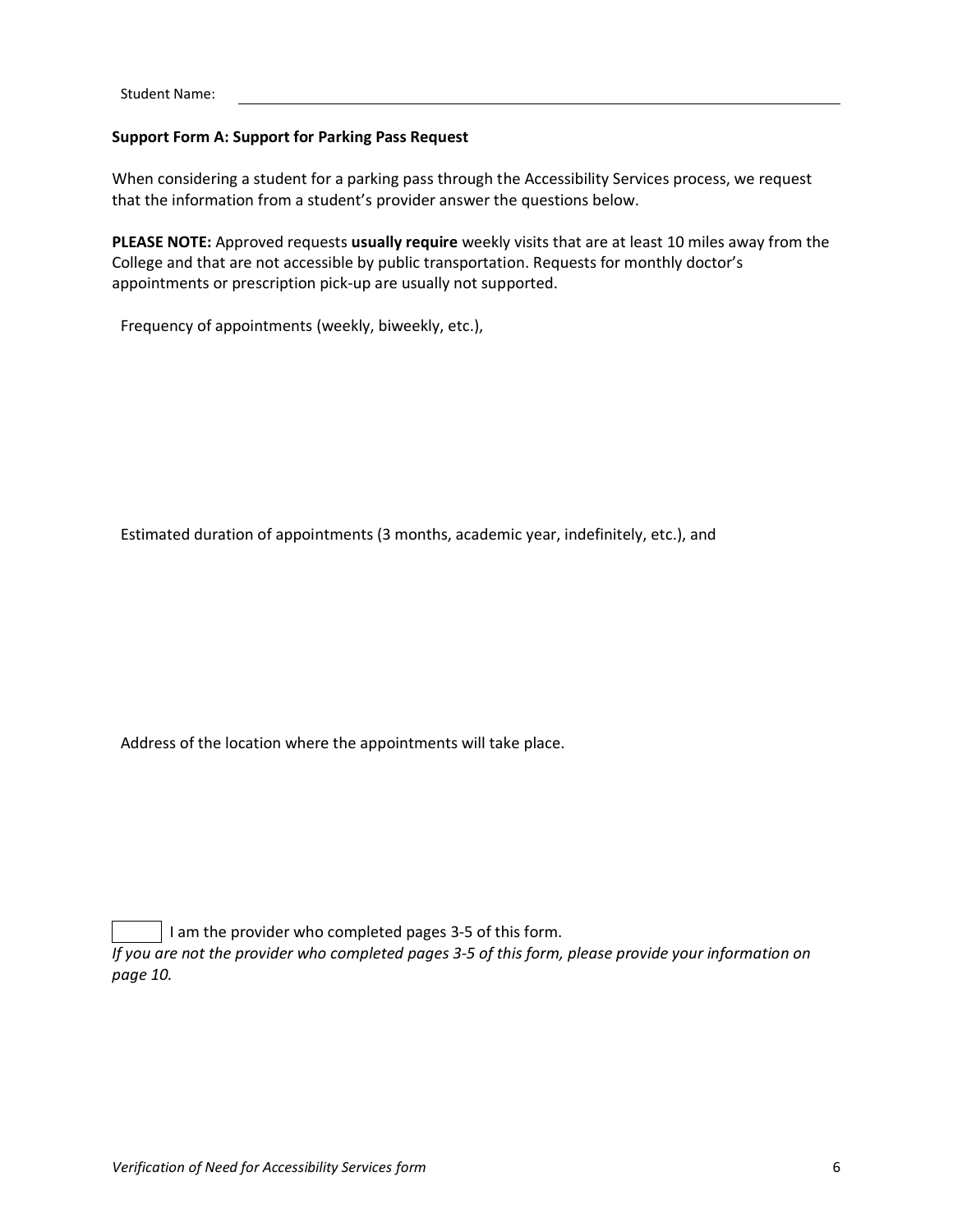# **Support Form B: Support for Emotional Support Animal Request**

When requesting an emotional support animal as an accommodation, we use the American Psychological Association's guidelines on what appropriate documentation should include. This portion of the student's Verification form should be completed by a mental health practitioner.

The student should have a DSM-IV or DSM-V diagnosis listed on page 4.

**PLEASE NOTE:** Requests that do not meet all of these criteria may not be considered.

How does the animal help alleviate the condition and contribute to the student's treatment?

How do the student and animal interact, and for how long have you observed them?

What are the possible negative effects to the student if they do not have the animal with them?

Has the animal received training from a qualified trainer, and if so, what training has it received?

I am the provider who completed pages 3-5 of this form. *If you are not the provider who completed pages 3-5 of this form, please provide your information on page 10.*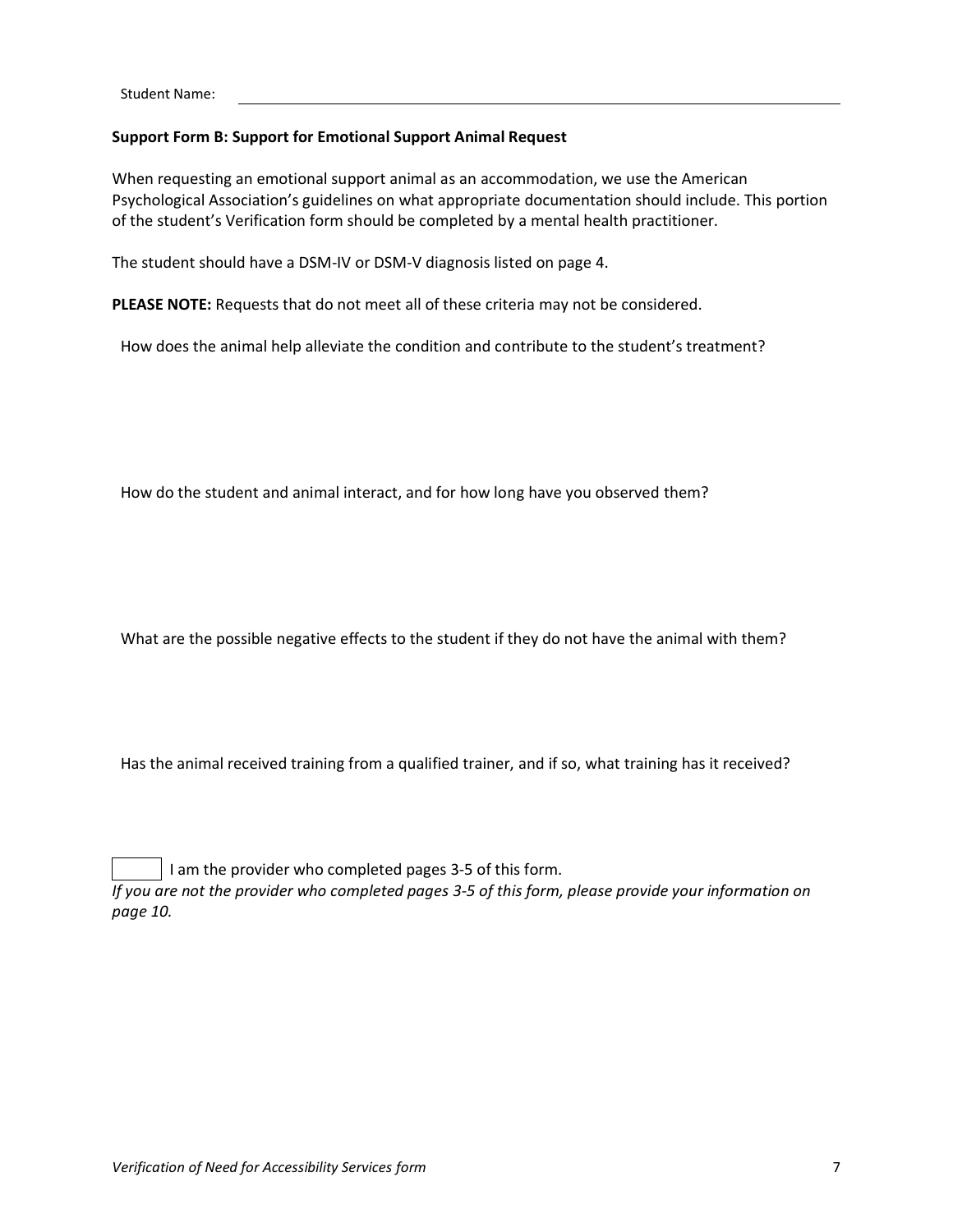# **Support Form C: Support for Single Room Assignment Request**

When considering a single room as a housing accommodation, there is no one set of information necessary for determination. A student's Verification form and interview should make the case as to why **no other living arrangement in our residence halls can meet the student's needs.** Approved students' requests are contingent on the availability of a room that will meet the student's need, which may not be immediately available.

Single room accommodations could be approved in situations like:

- a student with severe anxiety and obsessive-compulsive disorder, who needs control over the environment;
- a student on the autism spectrum who needs an environment in which they can control stimuli and decompress from the daily overstimulation being in the college environment creates; and/or
- a student with severe and frequent migraine headaches, who needs to control the residence hall room environment (temperature, light, etc.).

Why do you support this student's request for a single room?

I am the provider who completed pages 3-5 of this form.

*If you are not the provider who completed pages 3-5 of this form, please provide your information on page 10.*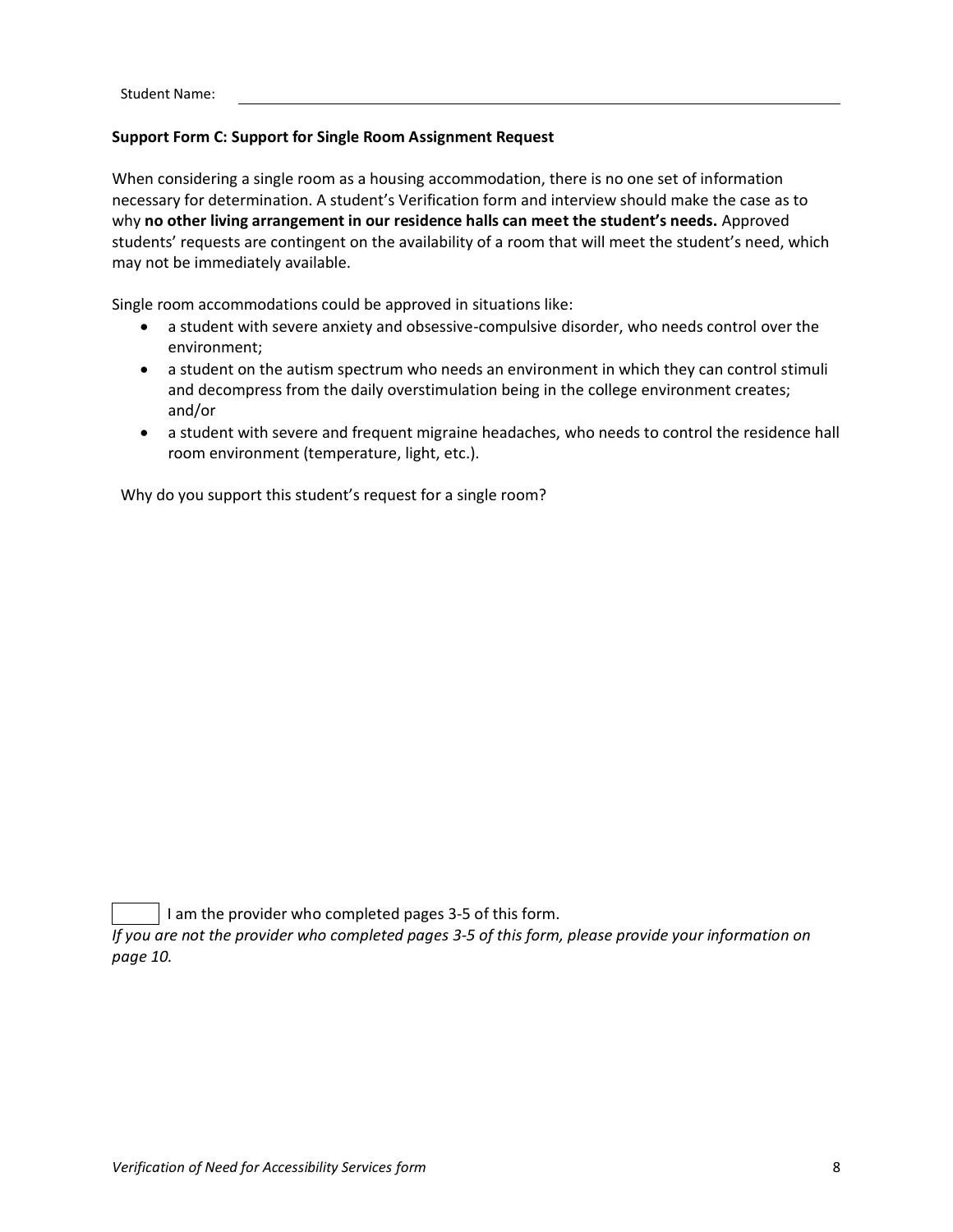# **Support Form D: Support for Release from Housing Contract Request**

In most cases, a student's disability can be accommodated within our residence halls. If Residence Life can meet a student's accommodation needs, the request for a release from the housing contract will be denied.

When considering the release from a housing contract as an accessibility request, there is no one set of information necessary for determination. A student's Verification form and interview should make the case as to **why no living arrangement in our residence halls can meet the student's needs,** which may include a room type the student has not yet tried, such as a single room and/or a room with air conditioning.

Here are a few examples of requests for release from the housing contract that **would not** be immediately approved:

- A student who needs strict control of the environment in which they live but who has not tried living in a building with air conditioning and/or a single room, and/or
- A student who makes a request based on severe anxiety but who has never tried living in a single room.

In these situations, the student may be offered an alternative accommodation, rather than the release from the housing contract.

Why do you support releasing this student from their housing contract?

I am the provider who completed pages 3-5 of this form.

*If you are not the provider who completed pages 3-5 of this form, please provide your information on page 10.*